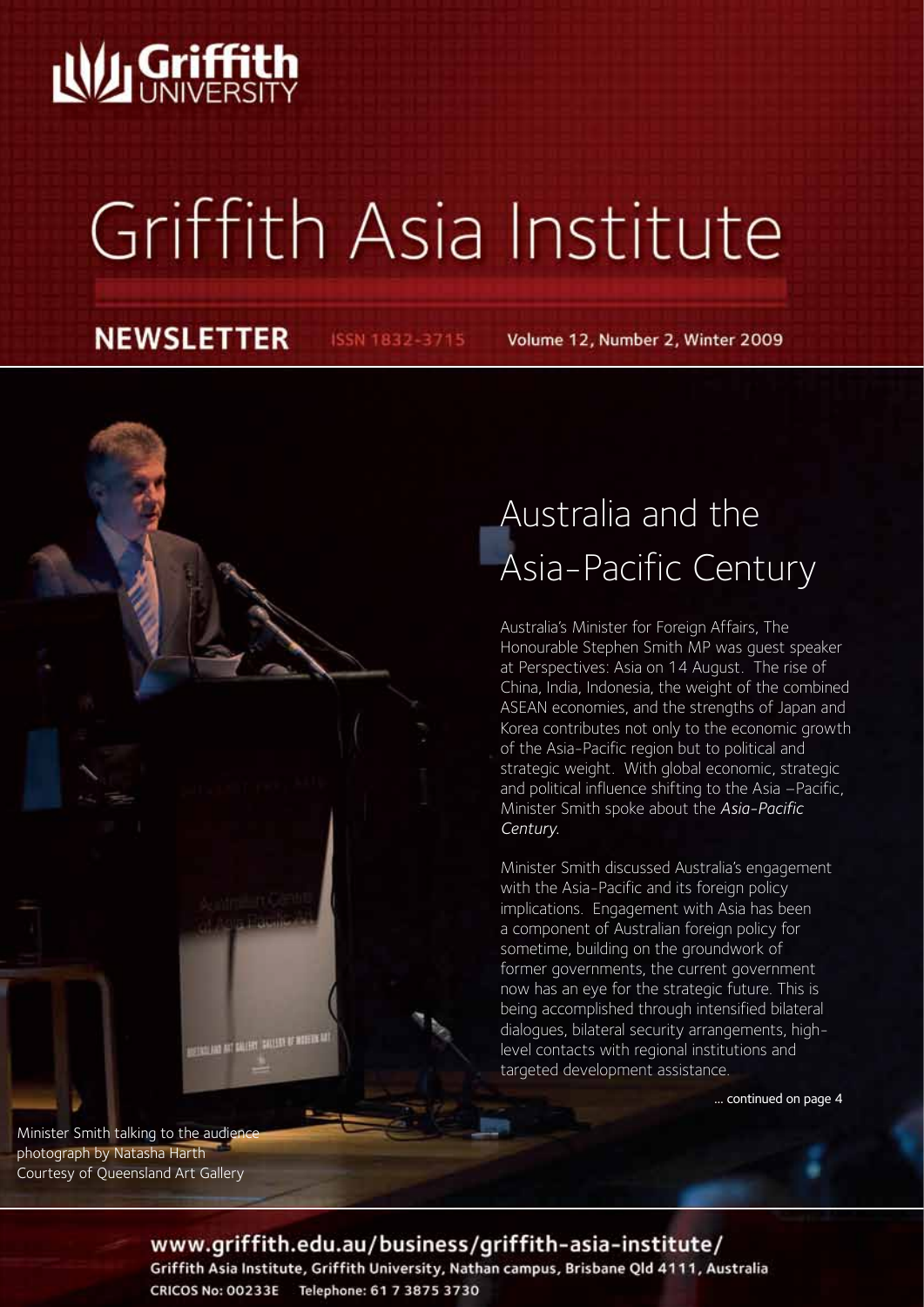# **Editorial**

This year marks a period of transition and consolidation for the Griffith Asia Institute. Professor Michael Wesley's departure was a timely reminder of the extraordinary contribution he made to GAI, and of the need to build on the considerable foundations he established. It is with this thought in mind that I'm delighted to announce that Professor Andrew O'Neil will be assuming the directorship of GAI in 2010.

During this period of transition it has been my pleasure to be acting Director of the Institute. In this role I've had the advantage of seeing first hand the work of the Institute, which has especially impressed me with its depth of talent and expertise, as well as the diversity and reach of its activities. From the One Just World Forums in partnership with World Vision, to the very popular Perspectives Asia seminars we co-host with the Queensland Art Gallery, to the international workshops on Nuclear Energy, Climate Change and Legitimacy in Asia, to name a few, the work of the Institute is undeniably rich, broad and relevant.

Recent events in our region – from the rise of China and India as economic and potentially strategic powers, the effects of the Global Financial Crisis, to regional instability as a consequence of developments in North Korea, Burma, Thailand and Fiji – have highlighted the pressing need for informed, thoughtful and policy relevant research into Australia and its engagement with our region.

## Griffith Asia Institute newsletter

Griffith University Nathan campus Brisbane Qld 4111 Australia

griffith.edu.au/business/griffith-asia-institute/

If you would like your Asia-Pacific related activities to be featured in this newsletter, please contact the publisher:

#### **Mrs Meegan Thorley, Manager**

Telephone: 61 7 3735 7624 Facsimile: 61 7 3735 3731 Email: m.thorley@griffith.edu.au

#### or **Professor Haig Patapan, Acting Director**

|        | Telephone 61 7 3735 5143  |
|--------|---------------------------|
|        | Facsimile: 61 7 3735 3731 |
| Email: | h.patapan@qriffith.edu.au |

## **In This Issue**

- Events
- Visitors
- Perspectives: Asia
- Research
- Publications
- Workshops
- Diary Dates

By promoting knowledge of Australia's changing region and its importance to our future, the Griffith Asia Institute continues to foster academic scholarship, public awareness and considered and responsive policy making.

We are looking forward to a number of exciting events for the rest of 2009. October sees top research students from across the Asia Pacific region come together for the Emerging Leaders Dialogue as part of the Australia-China Futures Dialogue, with the Leader's Lecture being given by the Honourable Mr Bob Hawke AC in December. In November we are hosting



Professor Haig Patapan

a workshop on Pakistan's Chronic Instability and another on Sovereign Wealth Funds. The University's new research focus on Asian Politics, Security and Development, is also taking shape with a number of new research fellows coming on board in 2010. Under this program, the Griffith Asia Institute and the Centre for Governance and Public Policy will work together to deliver world class research on issues that affect and shape the Asia Pacific region.

As this brief overview suggests, the Griffith Asia Institute continues to be one of Australia's and the region's foremost centres of research excellence.



## Beyond Paradise - Securing the future of the Pacific

The Pacific Islands, a collection of fragile states especially vulnerable due to their small size, limited economic diversity, remoteness from major trade and commercial centres, unsustainable exploitation of natural resources, and weak governance continue to face economic challenges. Economic gains have been weak, volatile, and unequally distributed.

With a big percentage of the region's population under 25, improving options for young people is critical, as is addressing women's virtual exclusion from decision making at all levels so they can help shape a different future. Yet for all these challenges, the Pacific remains a place of great natural and cultural diversity and resilient, creative communities.

Bob McMullan, Parliamentary Secretary for International Development Assistance, Professor Jason Sharman, Griffith Asia Institute, Griffith University and Emele Duituturaga, Pacific Islands gender and development specialist came together in July to present opinions on how the region can overcome its challenges such as climate change and governance issues to attain durable peace and prosperity. The event was chaired by GAI member Associate Professor Martin Griffiths.

One Just World is a series of national forums focusing on global poverty and development topics of high public interest and relevance. The aim is to help Australians become informed and involved in helping people worldwide who are fighting to escape the poverty spiral.

The Brisbane forums are jointly sponsored by The Griffith Asia Institute, International Women's Development Agency, World Vision and AusAID. The next Brisbane forum is scheduled for 2010.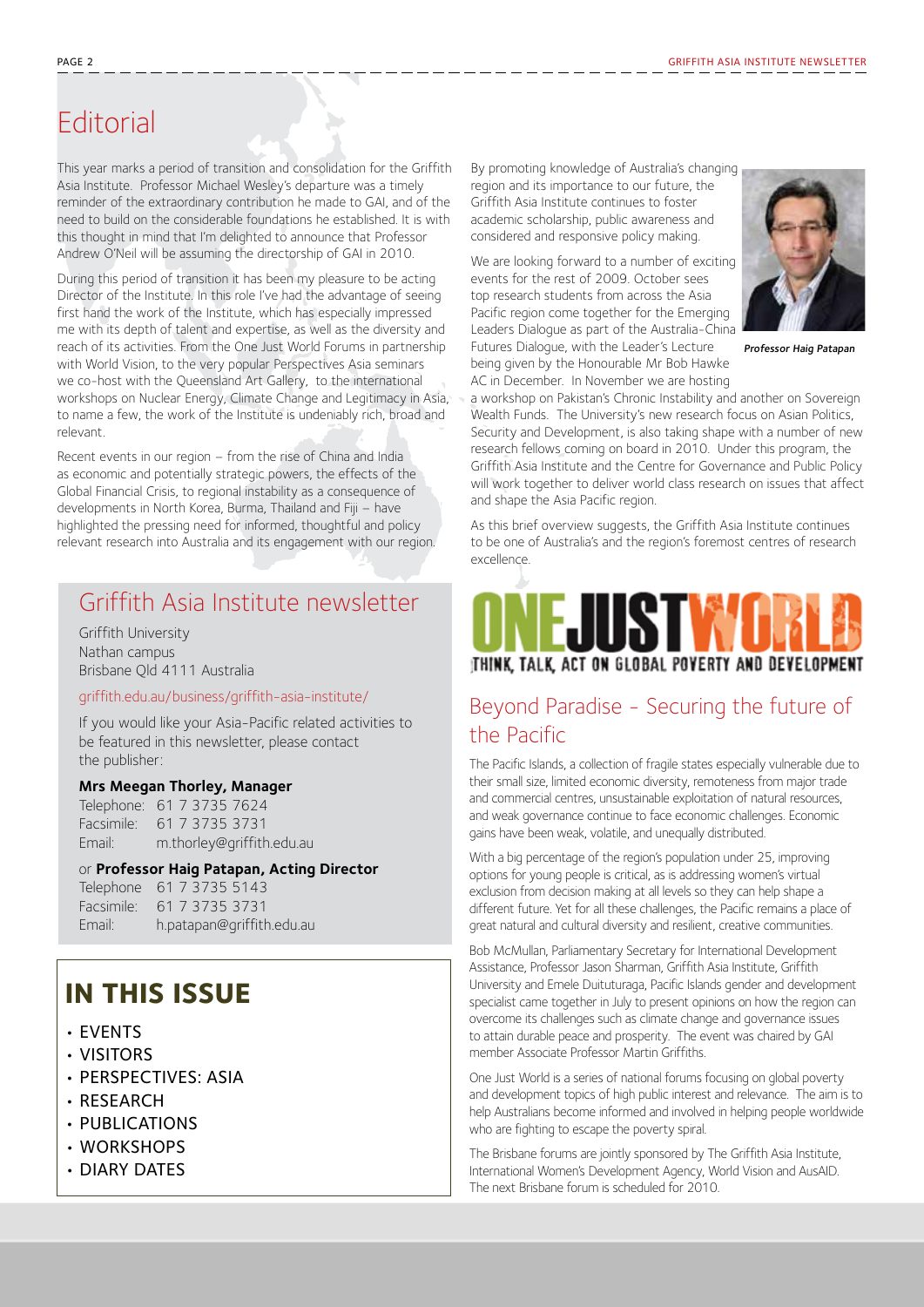# Building India-Griffith Relations

Two Griffith Asia Institute staff were personally thanked by India's High Commissioner in July for their efforts to diffuse potential conflict between Indian students, police and the community following the recent Melbourne riots.

India's High Commissioner Mrs Sujatha Singh visited Griffith University for a round table discussion with Vice Chancellor Professor Ian O'Connor, Griffith Asia Institute staff, current and recently-graduated Indian students to explore Indian students' experiences in Brisbane and how the University could continue building solid relationships with India and its students.

Brisbane-based students at the meeting said their experiences in Australia had been positive, differing from recent conflicts in Melbourne and Sydney.

The Commissioner thanked Stephen Illidge, PhD candidate in Griffith's Centre of Excellence in Policing and Security (CEPS) and Dr Ashutosh Misra, Research Fellow in the Griffith Asia Institute and Associate Investigator, CEPS, for their special contribution towards easing the conflict in Melbourne last month.

Mr Illidge was so moved by the violent riots that he made a trip to Melbourne and Canberra to open dialogue with all stakeholders and share his specialist experience as a police practitioner.

A former police officer of 15 years and most recently officer in charge of the Queensland Police Asian Specialist Unit, Mr Illidge, is now researching Asian international student crime and safety at Griffith.

He enlisted the support of his colleague Dr Misra, who moved to Australia from India in 2007 and who has the language, cultural skills and experience necessary for dealing effectively with Indian government agencies.

They made contact with key stakeholders and set up face-to-face meetings in Melbourne and Canberra with representatives from the Federation of Indian Students (FISA), Indian Institute for Defence Studies and Analyses (IDSA), Indian High Commissioner, and the Department of Education, Employment & Workplace Relations (DEEWR).

They now hope to establish an Indian students' safety committee in Queensland similar to those already established in Victoria and New South Wales.

"Following our successful meeting with the Indian High Commissioner in Canberra, we offered practical solutions and facilitated crucial meetings between the Indian government and the Indian student body," Mr Illidge said.

They also gained the trust of FISA who have continued to seek their advice about commenting on issues and building relationships with the Victorian police, Australian and Indian governments.

"Our meeting with FISA aimed to offer our advocacy to Melbourne's Indian student community and seek their commitment to remain engaged in the criminal justice processes, specifically, proactive policing strategies such as the Brimbank Police Indian Community Reference Group," Mr Illidge said.

"I have since been invited by the Lowy Institute to support their review of issues affecting international students in Australia being led by their new executive director, Professor Michael Wesley (formerly Griffith Asia Institute director)."

Dr Misra said: "From the High Commissioner's visit to Queensland we will further develop Griffith University institutional ties with the Indian High Commission for future cooperation and collaboration."

With help from the High Commissioner, Mr Illidge and Dr Misra will visit India in October to meet with Indian government authorities, student education and migration agencies. They will also meet with key academic institutions, and research think tanks to discuss effective solutions that will ensure a safer study experience for Indian students in Australia.



*Griffith University Pro-Vice-Chancellor Business Professor Michael Powell, Acting Director GAI Professor Haig Patapan, Mr Stephen Illidge, Indian High Commissioner Mrs Sujatha Singh, Griffith University Vice-Chancellor Professor Ian O'Connor and Dr Ashutosh Misra.*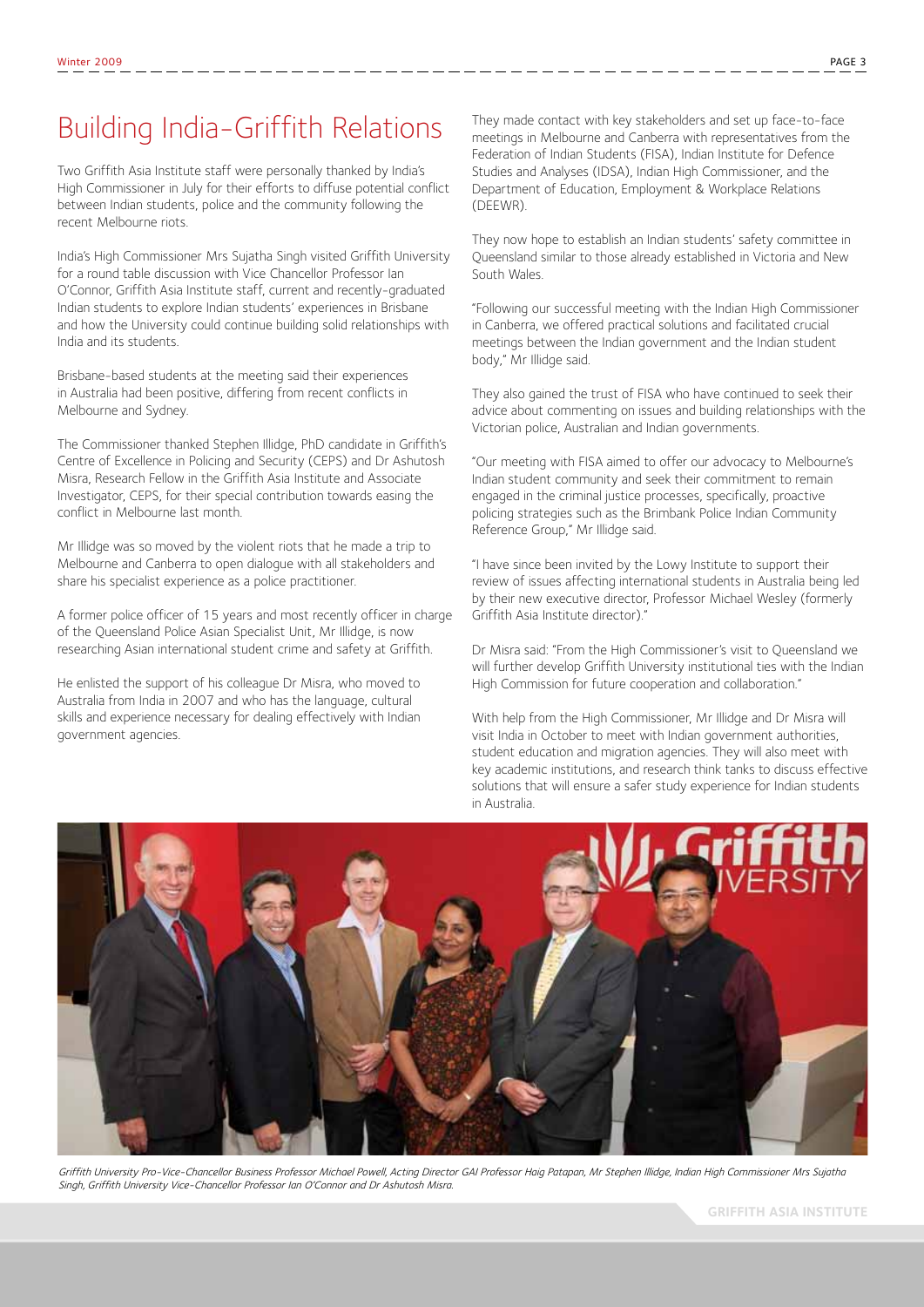## Perspectives: Asia

#### Professor Hugh White

#### **If China Grows: Australia's Options in Beijing's Century**

It is predicated that China will overtake the US to become the biggest economy in the world by 2020. Australia has always felt protected by Western power in Asia, and we have always feared what would happen if that power fades. If China becomes the largest economy in the world, America's strategic and political power in Asia will erode. This would undermine some of the deepest foundations of Australia's self-image in Asia, and require us to re-imagine ourselves and our role. Professor Hugh White, Professor of Strategic Studies at the Australian National University and a Visiting Fellow at the Lowy Institute for International Policy addressed Australia's options at the Perspectives: Asia seminar.

Professor White explained that China, Asia and Australia have been through 40 years of relative peace and co-operation in the region with an understanding of United States primacy. As China's economy grows it can not avoid challenging the United States led order. History shows changes in balances of power like these often produce power struggles, strategic competition and wars. Professor White believes that we do not need to look at this time with gloom as all parties have an interest in preserving order and stability.

The most likely scenario is that the US and China will engage in strategic competition. With this occurring in our region, Australia needs to determine what we want to see happen and how we want to position ourselves in the region.

Do we follow tradition and support the US as they enter strategic competition? Do we want to be a middle power in Asia's Century? If so, do we have the military capability for this? Can we build and sustain a military force that can enable us to use it as a strategic power?

Professor White believes so as long as there is an increase in military spending, from 2% of GDP to just under 3% of GDP, and a more robust defence policy is set.

Professor White implies that China's rise in power does not automatically mean a threat to Australia, much will depend on how Asia evolves, the new Asian order and how China sees the region accommodating its interests.



*From left to right: President of AIIA Qld Branch Geoffrey Ewing, Japan Consul-General Mr Makoto Hinei, Griffith UniversityVice-Chancellor Professor Ian O'Connor, Professor Hugh White, Griffith University Chancellor Ms Leneen Forde AC, GAI Acting Director Professor Haig Patapan. Photograph by Natasha Harth Courtesy of Queensland Art Gallery*

## Australia and the Asia-Pacific Century

#### ... from page 1



*From left to right, Griffith University Pro-Vice-Chancellor Business, Professor Michael Powell, The Honourable Mr Stephen Smith, Vice-Chancellor Professor Ian O'Connor, Mr Michael Choi MP, Professor Haig Patapan. Photograph by Natasha Harth Courtesy of Queensland Art Gallery*

The government's commitment to bilateral relationships was also discussed along with the importance of fostering regional cooperation in both the economic and security spheres.

Putting in place appropriate regional architecture to enable high level dialogues on key strategic issues is a priority for the current government, according to Minister Smith.

In the context of mentioning existing organisations and regional groupings, Minister Smith talked about the Asia Pacific community initiative, which looks at what sort of regional architecture is needed by the year 2020 to serve the region's interests in the future.

Minister Smith also mentioned the importance of the United States to the region's future, in its bilateral relations with China and India as well as India's relationship with China.

In conclusion, Minister Smith commented that Australian security and prosperity is increasingly defined by what is happening in Asia. Accordingly, the Australian Government is committed to engagement with the Asia Pacific region at every level through strengthening partnerships, participating in existing regional groupings and working to shape a new regional architecture for the future.

A full transcript of this speech can be found on the Minister's website, foreignminister.gov.au/speeches/index.html.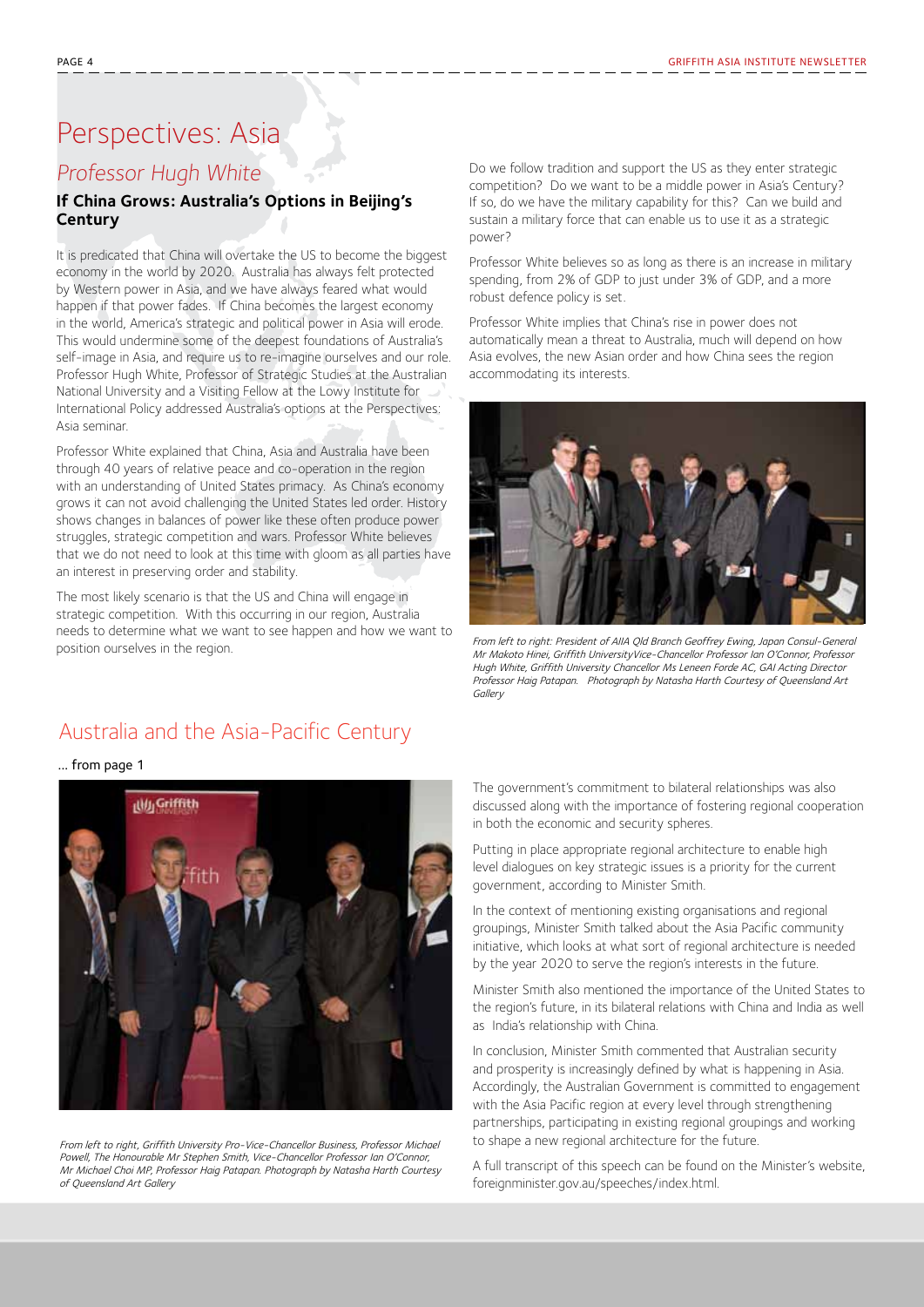## Perspectives: Asia Professor Mark C. Elliott

#### **The Old Silk Road in China Today: The Fate of Xinjiang.**

Located in China's remote far west, Xinjiang (also known as Chinese Turkestan) is one of the last great Eurasian frontiers. Xianjiang is bordered by 8 different countries, a size slightly smaller than Queensland and a population of Australia or Shanghai, a sparse population by China standards.

Through a presentation of stunning photographs that portrayed the dramatic landscape and diversity of people that make up modern Uyghurs, Professor Elliott, from Harvard University, shared with the audience the turbulent history of Xinjiang. A cross road on the Old Silk Road the originally more Mongol/Asian looking Uyghurs, through centuries of inter racial marriages, are now more Iranian in appearance. The people of the area were also originally opposed to Islam and were predominately Buddhist.

In recent years, the government-sponsored "Go-West" economic development campaign has brought with it new levels of wealth, along with a marked rise in the migration of Han Chinese to Urumqi and the cities of the historic Silk Road oases. This development has at the same time introduced considerable dislocation, with many Uyghurs finding their culture coming under increasing pressure.



Unemployment is high for Uyghurs, advertisements stating Uyghurs need not apply is common and their religious freedoms are being hampered through policies like the need to be over 18 to visit a mosque.

Professor Elliott likens the situation as being as unstable as the situation in Tibet. He sees change will only occur if the Government has a policy that is more tolerant of Uyghurs or if the population of Han Chinese in Xinjiang becomes so overwhelmingly large compared to Uyghurs that what they say does not matter anymore, an unfortunate outcome but not an unprecedented outcome. The Uyghur issue for the Chinese government is a national one, and not a regional one as evident of riots in Urumqi this year that stemmed from Uyghurs getting jobs over Han Chinese in Guangzhou. The Government needs to find a balance to preserve China's sovereignty on one hand and allow people to live in peace on the other. According to Professor Ellliott, finding this balance is crucial for the continued legitimacy of the Party.



*The Uyghur People*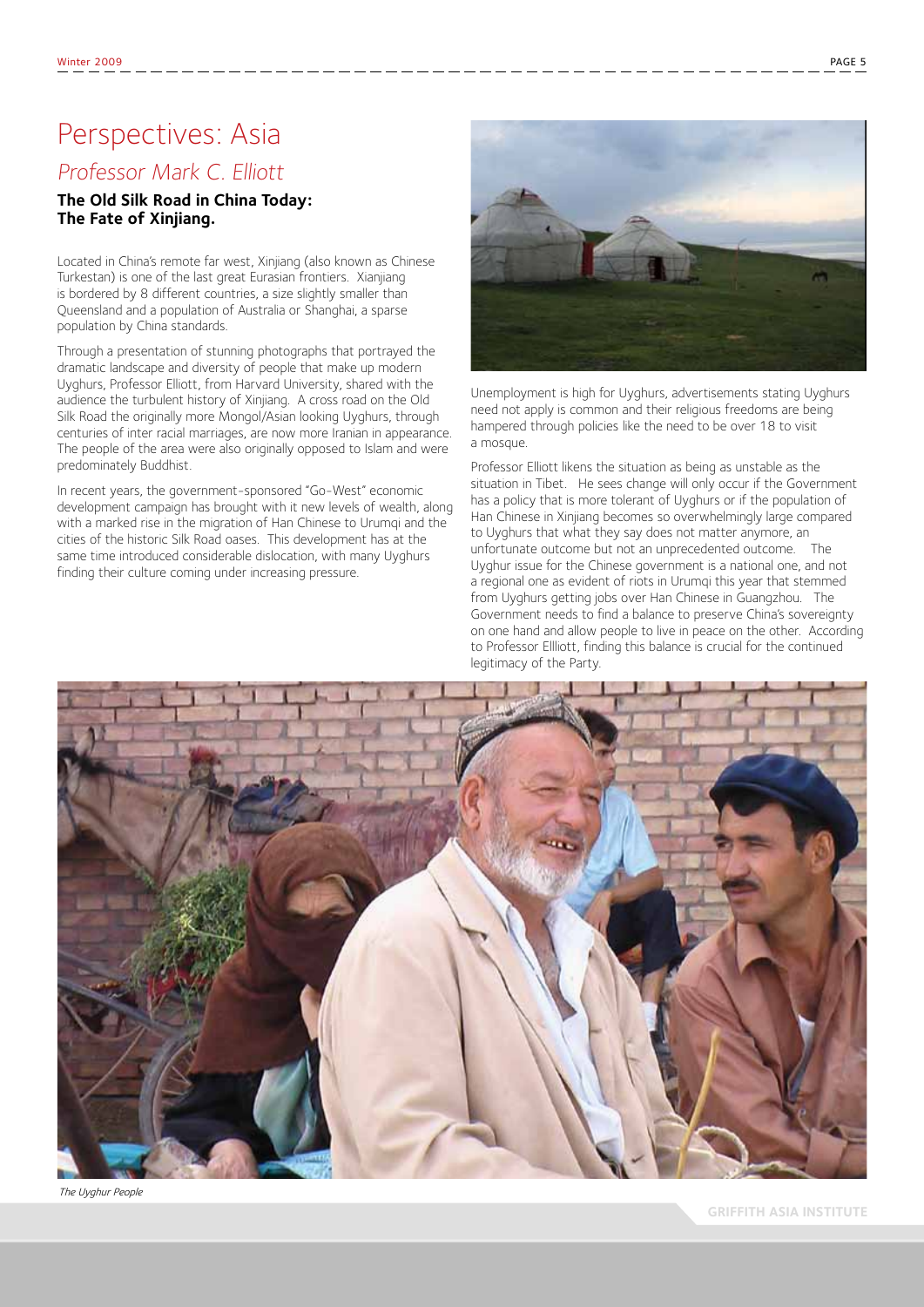# Research Legacies of Injustice

The international relations of the Asia-Pacific region are marked by numerous lingering resentments fuelled by memories of past injustices, particularly those committed during World War II. Often ignored or downplayed by state elites in the interests of maintaining orderly relations with their neighbours, these resentments can prove significant obstacles to improved diplomatic, trade or cultural relations and, at worst, can threaten armed conflict.

Despite this, Asian and Pacific states have been reluctant to address past wrongs in explicit terms, arguably for fear that they may jeopardise their foreign relations and regional peace and stability. Indeed, the order that guides relations between Asian states, it is often observed, favours peace and stability above all other objectives. In part, this has meant that the official discussion of past injustices has been limited to highly controlled, politically sanctioned expressions of anger and, more rarely, contrition.



*Griffith Asia Institute Research Fellow Renée Jeffery*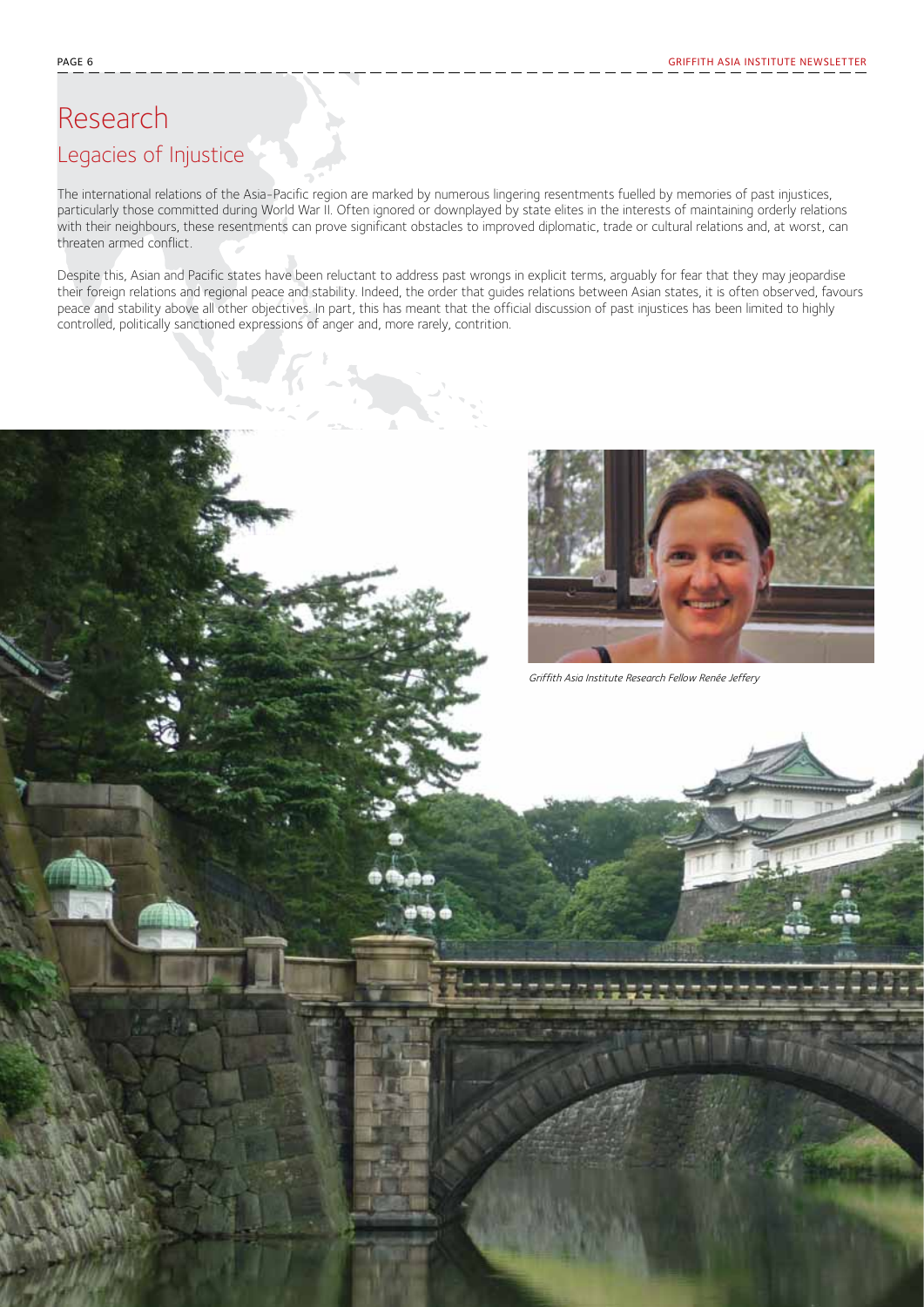Although it might be argued that this approach has helped to reduce the possibility of war between states in the region in the post-colonial period, it cannot be said to have contributed to a lessening of tensions between the peoples of the Asia-Pacific region. Continuing criticism by China and South Korea over visits made by members of the Japanese government to the Yasukuni Shrine where the spirits of more than 2 million people, including 14 World War II Class-A war criminals, are enshrined is but one example of ongoing resentments and tensions over past injustices.

Memories of injustice have the potential to shape both contemporary and future relations between states and peoples in international politics.

Ongoing resentments nourished by legacies of perceived injustice may fuel renewed conflicts or, more insidiously, manifest themselves in unresolved tensions that underlie otherwise functional relationships. How persistent perceptions of injustice and feelings of resentment are addressed in international politics is therefore of particular importance to avoiding further conflict and maintaining order between former hostile parties.

With this in mind, GAI research fellow, Dr Renée Jeffery is currently working on a project that examines the legacies of injustice at play in the Asia-Pacific, the manner in which they shape the international politics of the region, and the means by which they might be addressed. The project looks, in particular, at the role that lesser acts of justice, such as public apologies, memorials, forgiveness ceremonies, and reconciliation processes play in mitigating the harmful effects of ongoing resentments in the region. It is being conducted in conjunction with an ARC Discovery project on the role of forgiveness in conflict resolution and peace building in Fiji, East Timor, and between Japan and South Korea. She has recently returned from conducting fieldwork in Japan.

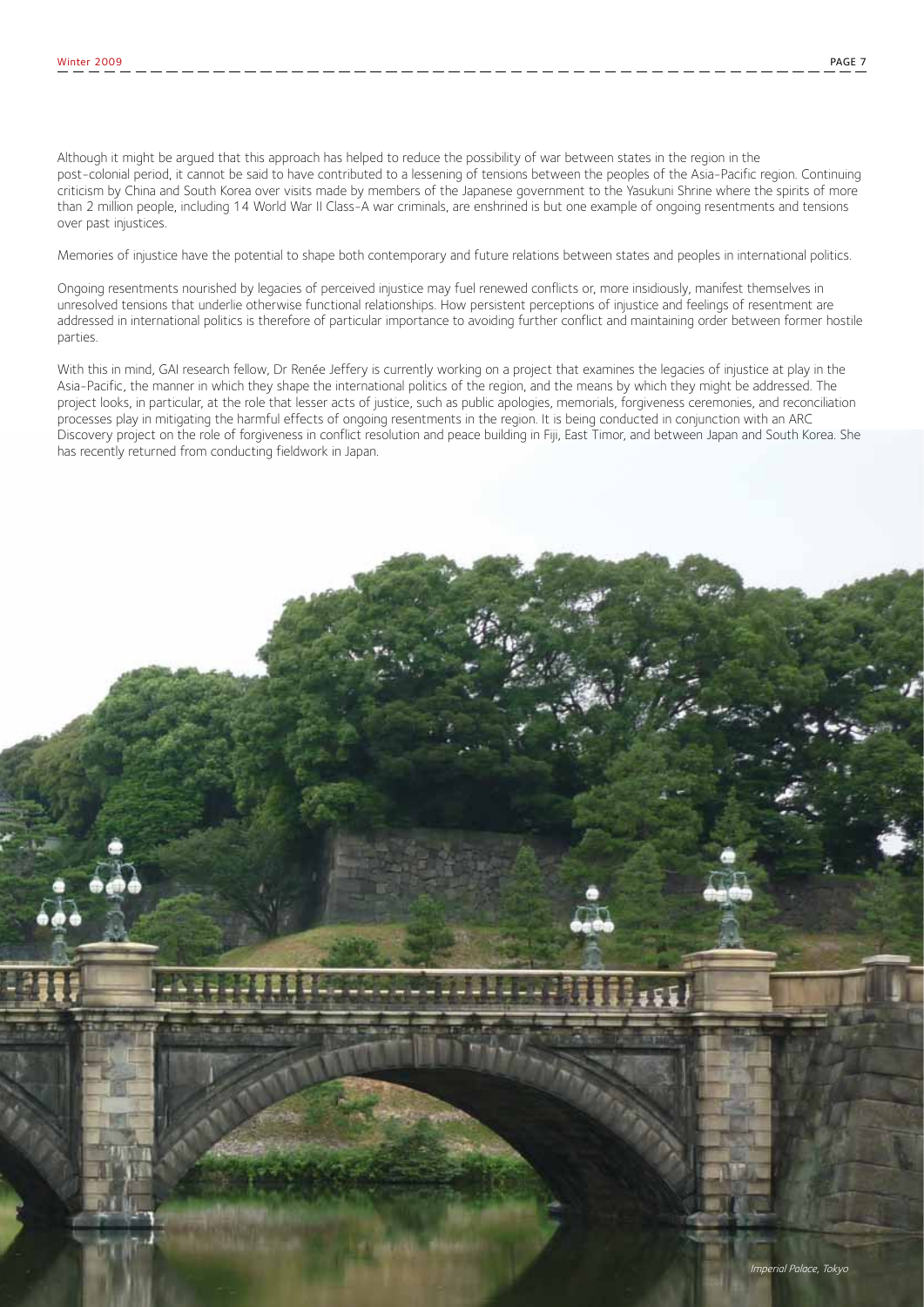# The Sino-Australian Joint Research Program 中山大学、格理菲思大学、南昆士兰大学中澳联合研究中心

Sun Yatsen University, Griffith University and University of Southern Queensland

Since 2006, the Co-Directors and Management Team of the recently launched "Sino-Australian Joint Research Program"—Professor Don McMillen at the University of Southern Queensland (USQ), Professors Michael Wesley and Haig Patapan and Dr. Mingxian Su at the Griffith Asia Institute/Griffith University (GAI/GU), and Professor Wang Xinsheng at Sun Yatsen University (SYSU)—have been developing this exciting initiative with colleagues at the "partner institutions" as well as with scholars elsewhere. The Joint Program is devoted to research, research training, scholarly exchange, and timely dialogue on issues of wide concern related to sustainability and security.

The Joint Program held a highly successful 1st Annual Dialogue Forum, entitled "Non-Traditional Security in PRC-Australia Relations: 'Glocal' Issues of Common Concern", that was graciously hosted by Sun Yatsen University's School of Asia-Pacific Studies in Guangzhou, Guangdong Province, People's Republic of China (PRC) during the first week of July 2009.

The sessions of that Forum saw presentations by a dozen specially invited keynote speakers from both Australia and the PRC. The papers provided focal points for in-depth discussion amongst the internationally reputed scholars, experts and officials in attendance. The papers were devoted to several crucial and timely issues pertaining to sustainability and security, and were contextualised by the notion of "glocality". They were focused on the following themes: Addressing Climate Change and Energy Security—Some Perspectives from the PRC and Australia; Assessing Sino-Australian Security Relations; and Trans-National Issues and Their Regional Impacts.

Selected papers from the 1st Annual Dialogue Forum are to be published in both Chinese and English by the respected journal The Asia-Pacific Review (produced by SYSU's School of Asia-Pacific Studies.

They are also in electronic form on the Griffith Asia Institute's website.

Based on the very positive outcomes achieved in Guangzhou, a 2nd Annual Dialogue Forum is scheduled for the period of 22-24 July 2010, and the Griffith Asia Institute has kindly offered to serve as the 2nd Forum's host in Brisbane (with cooperation from the USQ). The 2010 Forum will, once again, see the participation of a number of specially invited delegates from the three partner institutions, as well as from other PRC, regional, and Australian-based scholars, experts and government figures.

The 2010 Forum will be an extremely important activity in terms of enhancing leading-edge thinking, avenues of dialogue, and levels of mutual understanding between China and Australia (and others). This is especially significant given that a number of highly relevant "glocal" events have occurred over recent months. Thus, the Joint Program Management Team/2nd Forum Organisers are developing the central themes for the 2010 Forum that likely will focus on key issues under relating to "collaboration and governance" in bilateral, regional and global affairs. Several topical areas are being considered, both extant and emerging, that have political, economic, sociocultural, environmental, and other on-going significance. To mention but a few, they include strategic trade and sustainable business, law and order/policing, strategic resources, the environment, people movements, and situations of conflict and volatility. Again, it is envisaged that the 2010 Forum will generate informative papers or reports, as well as generate future collaboration that would inform relevant experts, policy makers and publics.

Information about the Joint Program and its Annual Dialogue Forums can be obtained from the Griffith Asia Institute griffith.edu.au/ business/griffith-asia-institute.



Delegates of the 1st Annual Dialogue Forum of the "Sino-Australian Joint Research Program", Sun Yatsen University, Guangzhou, People's Republic of China, 2-4 July 2009.

*GAI and Other Selected Delegates. Back row, left-to-right—2nd, Prof. Zhong Ershun (Chinese Academy of Social Sciences, Beijing); 6th, Prof. Liu Hong (Manchester University, UK); 7th, Prof. Ren Xiao (Fudan University, Shanghai); 8th, Dr. Mingxian Su (GAI); 9th, Dr. Michael Heazle (GAI); 10th, Prof. Wang Xinsheng (SYSU); 11th, Dr, Mark Howden (CSIRO); 12th, Dr. James Coughlan (James Cook University); Mr. Damon McMillen (USQ). Front row, left-to-right—1st, Prof. Richard Rigby (ANU); 2nd, Mr, Murray Davis (Head, Queensland Trade Office, Guangzhou); 3rd, Emeritus Prof. Colin Mackerras (GAI); 4th, Prof. Takeshi Hamashita (SYSU); 5th, Mr. Sean Kelly (Australian Consul-general, Guangzhou); 6th, Prof. Chen Chunsheng (Vice-President, SYSU); 7th, Ms. Li Chunyan (Deputy Director-General, Office for Foreign Affairs, Guangdong Provincial Government); 8th, Prof. Roger Stone (USQ); 9th, Prof. Don McMillen (USQ); and 10th, Prof. William Tow (ANU).*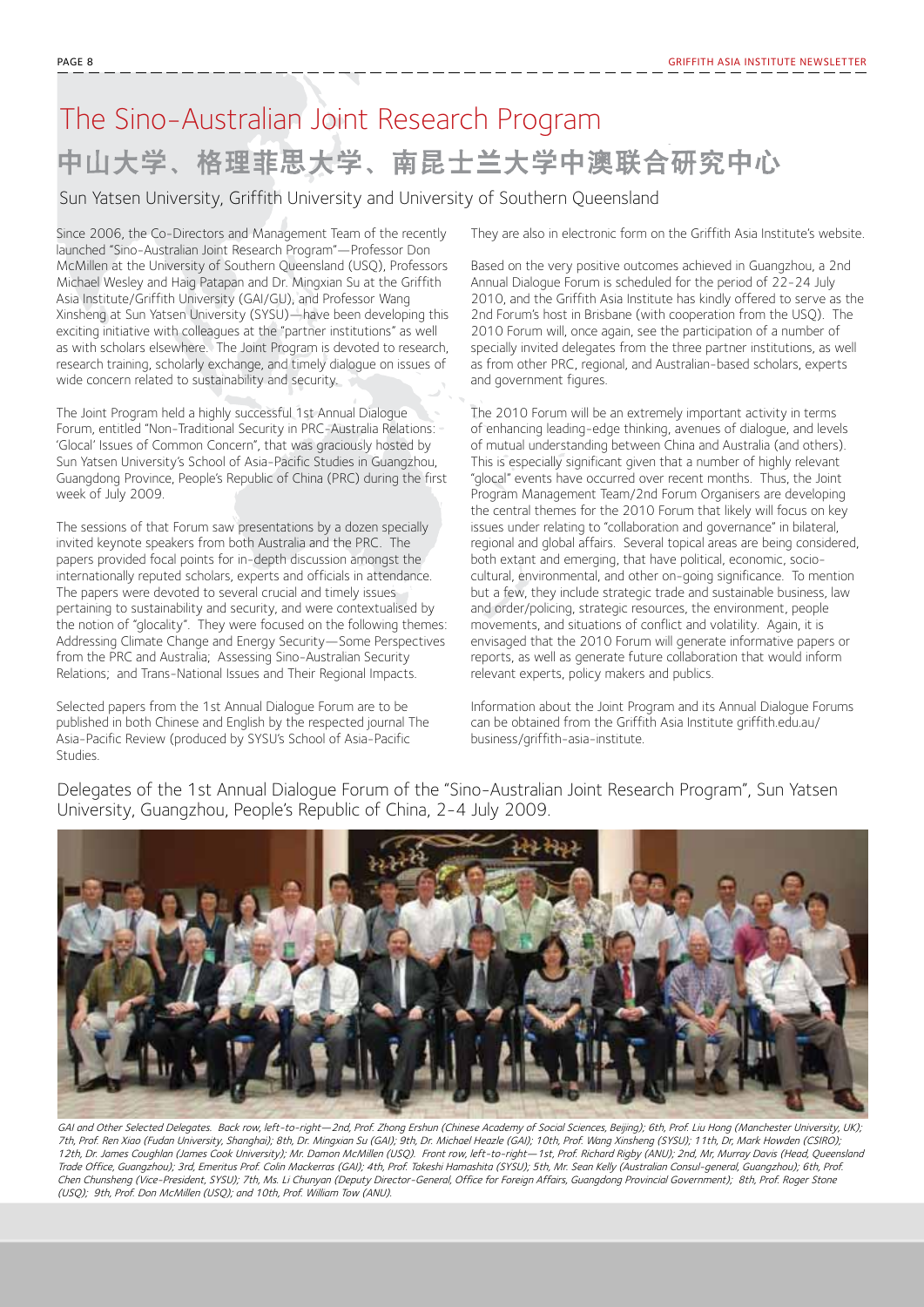# Workshops

## Face and Politeness

Researchers from across the globe gathered at South Bank last month for a one-day International Symposium on Face and Politeness co-sponsored by Griffith Asia Institute.

Delegates from the UK, US, Japan, China, Malaysia, NZ and Australia presented their latest research at the event Symposium convenor and Griffith University linguistics lecturer Dr Michael Haugh delivered a paper arguing that face and politeness/impoliteness revolved around concern about how others showed what they thought "Perceptions of politeness and impoliteness generally involve what others who are present in the interaction show they think of us (or themselves), while face involves the perceptions of a broader community of people," Dr Haugh said. He said the way people showed politeness/impoliteness or gave/saved/threatened face differed across cultures and languages. "That's why this research is so important in our increasingly connected world where we come into contact with people from different cultures on almost a daily basis. It is also important for business and international relations where 'face' plays an important role." Keynote speaker Professor Đükriye Ruhi, from Middle East Technical University in Ankara, presented a ground-breaking paper on the way emotions are intertwined in face and im/politeness.

The event also featured a well-received panel on Chinese face and impoliteness co-organised by Yuling Pan from the US Census Bureau and Dániel Z Kádár from the Hungarian Academy of Sciences.



*(left to right) Dr Marlyna Maros (Universiti Kebangsaan Malaysia), Professor ªükriye Ruhi (Middle East Technical University, Anakara, Turkey), Dr Carl Hinze (Eversheds LLP, Shanghai, China), Professor Yuling Pan (US Census Bureau, Washington, DC), Yun He (Loughborough University, UK), and Professor Yueguo Gu (Chinese Academy of Social Sciences, Beijing).*



### Recovery from Recession

The Asia-Pacific Business Economics (APBE) Group of the Griffith Asia Institute sponsored a symposium on Tuesday 15 September 2009 at the Gold Coast Arts Centre on the topic "Recovery from Recession: How and When?"

This symposium focused on the lingering impact of the international credit crunch and collapse in asset prices on business conditions and unemployment. Key issues discussed included the severity of the economic downturn from an Asia-Pacific perspective, the nature of the economic recovery process, and the effect that various macroeconomic policy responses have had in mitigating the impact of the downturn.

Speakers included Michael Knox, Chief Economist, ABN-AMRO Morgans, and Professors Ross Guest, Tony Makin and Tom Nguyen of the Griffith Business School.



*Michael Knox. Chief Economist, ABN-AMRO Morgans* 

**GRIFFITH ASIA INSTITUTE**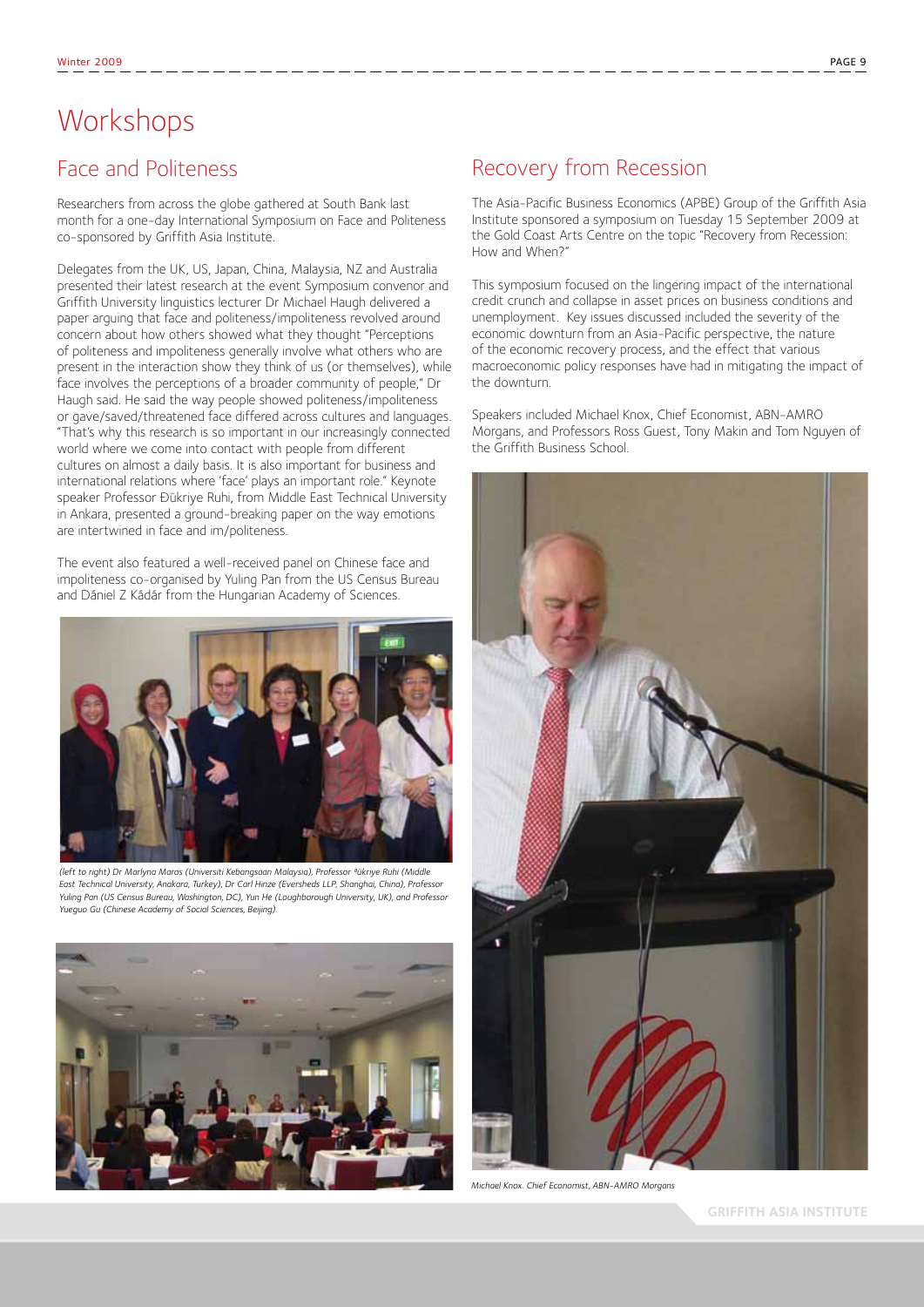# Publications

### Dispersed Democratic Leadership:

Origins, Dynamics, and Implications Edited by John Kane, Haig Patapan and Paul 't Hart Oxford University Press, 2009.

Dispersed Democratic Leadership examines both the scope and consequences of the dispersal of the leadership role in democratic societies, a topic that has been relatively neglected by a political science literature dominated by studies of executive power. Individual chapters investigate the many loci of leadership found in modern democracies, some ancient and some newly emergent, some institutionalized and some ad-hoc, some self-consciously political and some avowedly a-political. In assessing the effects of leadership dispersal, the book argues that understanding how policies are shaped in a democracy requires balancing the usual person-centred approach with one that is more contextual, institutional, and relational.

The public leadership role of people in business, the media, non-governmental organizations, bureaucracy, law, show-business and many other areas are instructively investigated to enhance our appreciation of the complexity of democratic political systems and to allow us to assess the effects, both good and ill, of democratic leadership dispersal.

# **Workshops**

## In Search of Legitimacy

In July, Professors John Kane and Haig Patapan, in collaboration with Dr Hui-chieh Loy of the National University of Singapore (NUS), held a workshop in Singapore entitled 'The Search for Legitimacy: Managing the Political Consequences of Asian Development.'

Supported by the Department of Philosophy, NUS and the Asian Politics, Security and Development Research Program, Griffith University, the workshop explored in particular the struggles of non-liberal internationalising regimes in the region to establish new or renovated grounds for their own political legitimacy, an important issue for the continued stability of the regimes themselves and for the fate of the whole international order.

Focusing on eight Asian countries – China, Japan, Burma, Thailand, Vietnam, Singapore, Malaysia, Indonesia – international scholars presented and reviewed papers exploring questions of political legitimacy, especially looking at available legitimating alternatives that regimes may draw on in addition to economic performance, for example, democracy, cultural factors and nationalism.

The organisers also presented a theoretical paper that re-examined the whole concept of political legitimacy. The papers were rich in detail, informative and provoked lively discussion. All participants agreed that the workshop was a great success.

The edited collection will be published in a special issue of the journal Politics & Policy to appear in September 2010.



## The Politics of Nuclear Energy in Asia

Experts from around the world met in Brisbane in July to discuss the Politics of Nuclear Energy in Asia. The workshop was hosted by Professor Xu Yi-Chong from the Griffith Asia Institute/Centre for Governance and Public Policy as part of an Australian Research Council grant.

Nuclear energy has recently returned to centre stage, among politicians and those concerned about energy security and global warming. In some countries, such as Australia, the debate is on whether the country should start developing nuclear energy capacity. In most Asian countries, however, it is about how, rather than whether, to expand their nuclear energy capacity. Meanwhile, the international community remains as divided as it was in the 1970s and 1980s during the first wave of nuclear expansion. Its supporters see nuclear energy as the future for mankind, unlimited and clean. It is a viable alternative to allow countries like China, India and Indonesia to continue economic development while reducing their energy security vulnerability, easing the pressure of rising energy prices and abating environmental pollution. Many, however, are cynical about this renewed interest and see this 'nuclear renaissance' as another soon-to-evaporate fad which emerges whenever energy prices rise and politicians need something to promote. A few have resumed their vehement opposition to this call for nuclear expansion because of potential safety risks, nuclear proliferation or long-term environmental consequences of nuclear waste.

In the East Asian region, China, Japan, South Korea and Taiwan have already developed substantial nuclear generation capacity. Each initiated its nuclear programs under different circumstances: China's started as a weapon program which sprung into an energy program after the reform started. South Korea and Taiwan both developed their nuclear energy programs under military regimes when little opposition was raised. The future development will definitely be subject to more public scrutiny. Japan's nuclear program faces quite different challenges as the accumulated nuclear waste tops the list of immediate problems.

Indonesia has long had an ambition to develop nuclear energy capacity because it faces some of the similar, as well as different, challenges as the first group of countries, but has not had a nuclear energy program yet. Nuclear energy development in India has been an international issue for some time.

These six countries/region share five distinct challenges that make nuclear power attractive:

- • Rising demand for electricity
- All six countries have limited energy resources
- Coal-fired generation capacity in all these countries has created great pressure on the environment

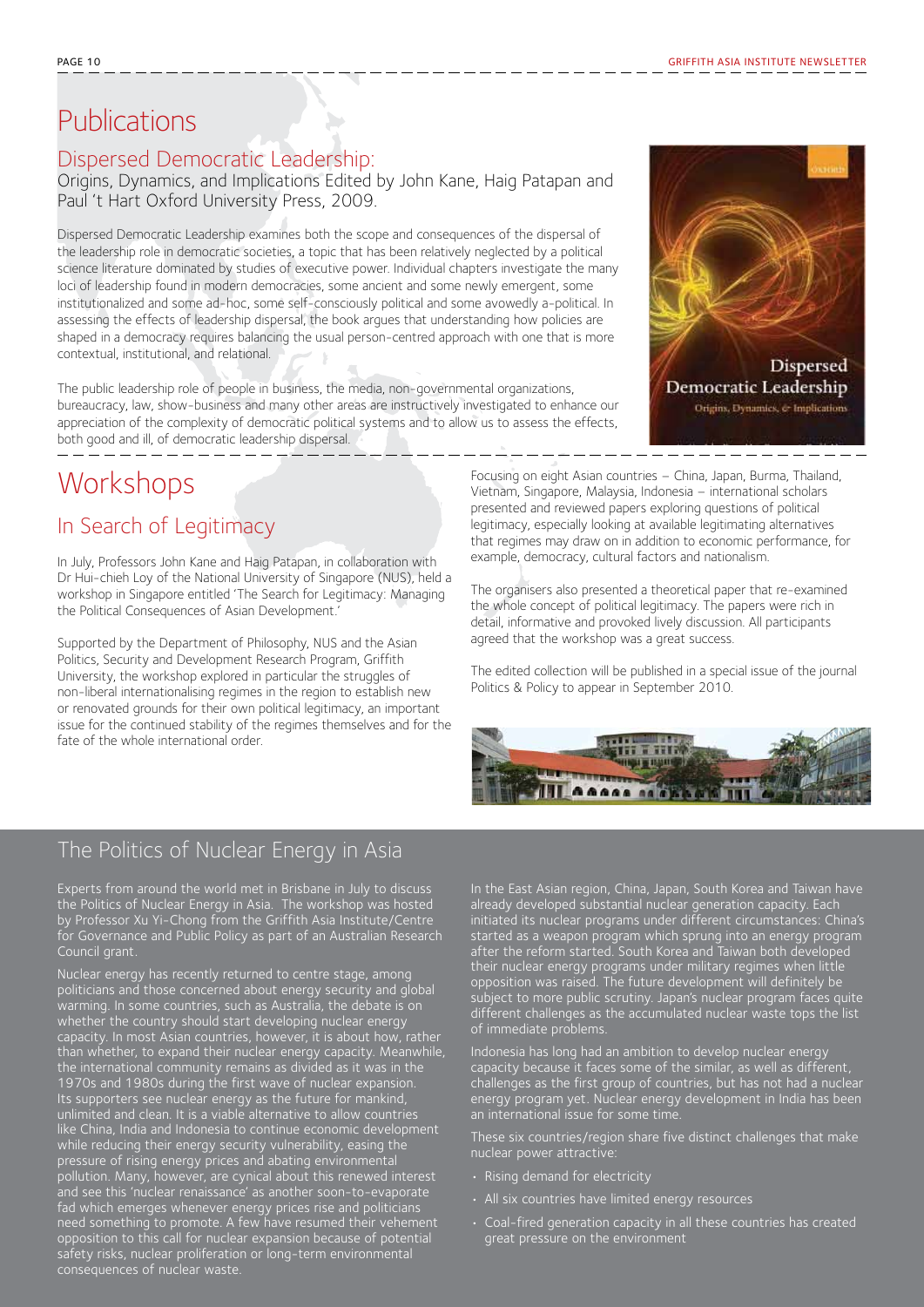# **Workshops**

## International workshop on climate change and growth in Asia

The Griffith Asia Institute together with the Asia-Pacific Centre for Sustainable Enterprise sponsored the above day workshop convened by Dr Moazzem Hossain on 8 September 2009. The Vice Chancellor, Professor Ian O'Connor, made the opening remarks and the Pro-Vice-Chancellor (Business), Professor Michael Powell, chaired the opening session.

The idea of this workshop has been mooted out of the recommendations made in the 5th International Conference of the UK based World Association for Sustainable Development (WASD) which Dr Hossain convened and was participated by 24 developed and developing nations at Griffith in October 2007. The theme of that conference was 'Managing knowledge, technology and development in the era of information revolution' and 61 papers were presented over three days and subsequently a volume published by the WASD in 2008.

There were two observations made in 2007. First, the ICT revolution has extended the world with an opportunity to grow further through effective management of knowledge and technology, regardless of whether a nation is rich or poor. Second, by contrast, climate change stands in the way of the growth opportunities of many countries, especially those of densely populated Asian developing nations. For example, the countries of the Bay of Bengal delta (see map) have been enjoying high to moderate growth over the last decade. The growth of India has been about 7-9 per cent and in Bangladesh it has been 5-6 per cent over the last ten years.

This region has also been improving living standards since the final quarter of the 20th century. With looming risks of climate change and global warming, the concerns were, can these countries sustain growth? What is the way out?

Like globalisation, climate change has no boundary and therefore, issues of climate change need to be discussed globally.

- For all six countries, the dual nature of nuclear technology is a significant consideration for energy and medicine as well as national defence
- Prestige and standing in the international community is also important for all six countries

This workshop looked at the above points to discuss the experience and prospects for nuclear energy development in each country. Participants from the workshop will each contribute to a published book that will examine the politics of nuclear energy development in each country, focusing on:

- what are the current policies
- $\cdot$  who are the main players
- what are the main interests for and against the nuclear energy development
- what are the investment policies and national capacities
- $\cdot$  what is the main debate on technology adoption should it be indigenous or imported
- $\cdot$  what is the prospect for the development or expansion of nuclear energy in the coming decade

In this regard, it is encouraging to watch the current debates by the politicians in Canberra, Brussels, New Delhi, Dhaka, Kathmandu, Washington and Beijing. Not to mention, the December summit of world leaders in Copenhagen.

Representing diverse institutions and experiences, this international workshop had brought together a panel of experts that includes economists, social scientists, management specialists and political scientists from Bangladesh, New Zealand and Australia to brain storm issues. The major issues addressed were:

- •Freshwater resources in South Asia (Bay of Bengal region)
- •Emerging political issues in the era of global warming in the region
- •Climate change and vulnerabilities in Asia
- •Welfare and environmental consequences of bio-fuels in Asia
- •Dealing with China on climate change
- •Business leadership in Asia in uncertain time
- •Climate change and mitigation and adaptation in Asia
- •Climate change, poverty and growth in South Asia

The papers delivered in this workshop will be published in a volume by the UK based publisher, Edward Elgar, in 2010.